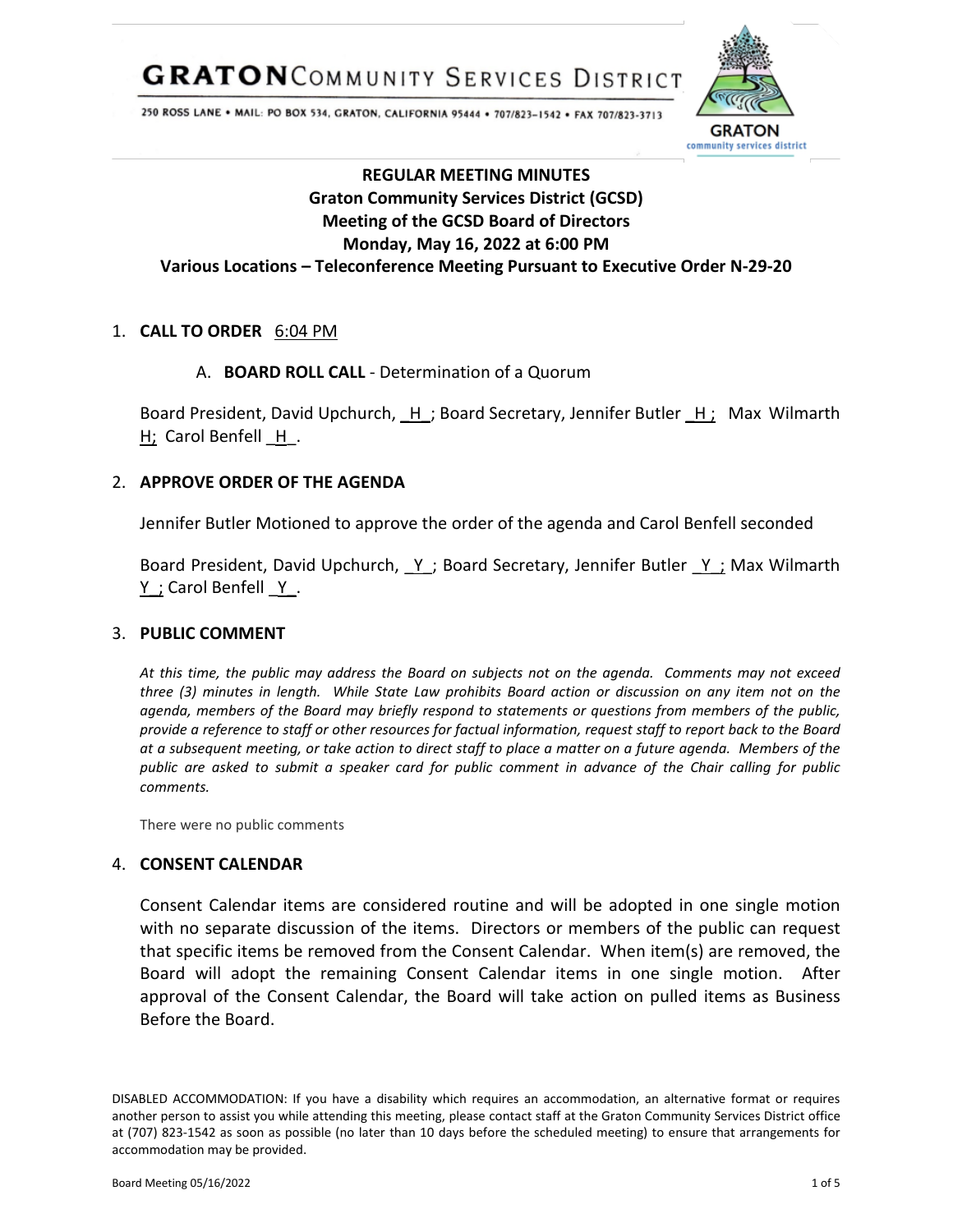- A. **CONFIRM EXPENDITURES AND REVENUE (TRANSACTIONS) LIST FOR APRIL 2022** *April 2022 Transaction Detail Report YTD Budget to Actual Report*
- *B.* **REVIEW APRIL 2022 OPERATIONS & CONSTRUCTION FINANCIAL SUMMARIES** *Cash Balance Summary April 2022 Monthly Cost Report*
- *C.* **REVIEW AND APPROVAL OF REGULAR MEETING MINUTES FROM APRIL 18, 2022** *April 18, 2022 Draft Minutes*
- D. **REVIEW AND ADOPT RESOLUTION NO. 220516A TO CONTINUE VIRTUAL MEETINGS** *Resolution No. 220516A - Remote Meetings*

Jennifer Butler Motioned to approve the items on the Consent Calendar and Carol Benfell Seconded

Board President, David Upchurch, Y; Board Secretary, Jennifer Butler A; Max Wilmarth Y ; Carol Benfell Y.

#### 5. **PUBLIC HEARING –** *CLOSED AT 6:29 P.M.*

- A. Conduct a Public Hearing to consider awarding an energy service contract to Energy Equity, dba North Coast Solar and to enter into related financing agreements with US Bank for the provision and installation, of solar panels and related equipment with energy efficient alternatives as an energy service contract pursuant to Government Code Sections 4217.10, 4217.12 and 4217.13
	- 1. Open the Public Hearing
	- 2. Receive the Staff Report
	- 3. Receive Questions from the Board of Directors
	- 4. Receive Comments from the Public
	- 5. Close the Public Hearing
	- 6. Deliberate
	- 7. Adopt Resolution No. 220516B
	- Exhibit A Solar Panel Contract

Exhibit B – Financing Document

Jennifer Butler Motioned to adopt Resolution No. 220516B contingent pending a satisfactory review, liquidated damages and an updated cash flow analysis and Carol Benfell seconded the Motion.

Board President, David Upchurch, Y ; Board Secretary, Jennifer Butler, Y ; Carol Benfell Y; Max Wilmarth Y.

#### 6. **BUSINESS BEFORE THE BOARD**

A. **CONDUCT INTERVIEWS OF BOARD VACANCY CNADIDATES TO FILL REMAINDER OF TERM VACATED BY DAVE CLEMMER AND POTENTIAL ACTION BY THE BOARD**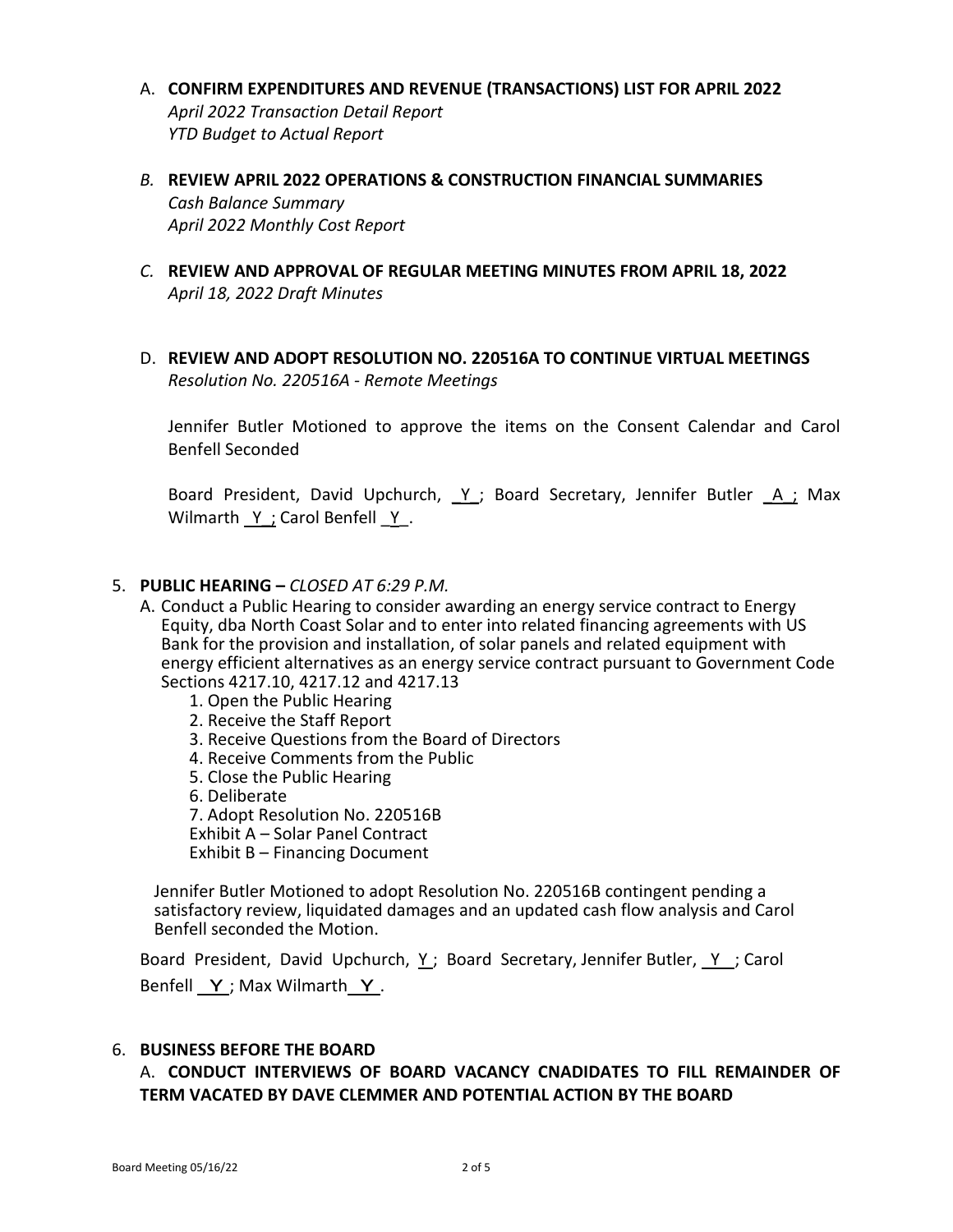- (1) Motion to select the top-ranked candidate for appointment to the Board of Directors.
- (2) Motion to recommend to Sonoma County Board of Supervisors that the candidate selected by a vote of the majority of the Board to be appointed to the District Board of Directors.

The Board had one candidate present herself for the open Board position. The candidate Lindsay Parker told the Board about herself, her experience and desire to serve on the Board. The Board asked Ms. Parker several questions.

Max Wilmarth Motioned to appoint Lindsay Parker for the open position on the Board and David Upchurch seconded.

Board President, David Upchurch,  $Y$ ; Board Secretary, Jennifer Butler,  $Y$ ; Carol Benfell  $Y$  ; Max Wilmarth  $Y$ .

7. **INFORMATIONAL ITEMS FROM STAFF** – (No Action Required) The following items are informational in nature. Staff is available to the Board and Public to provide any additional information requested.

# A. **Review Draft FY 2022-23 Budget Draft FY 2022/23 Budget – Working copy**

General Manager Davisson informed the Board that he has been working on the budget for the next fiscal year. Hoping at the next meeting we can have the Board review and approve the budget. Mr. Davisson reviewed a working draft of the preliminary budget in detail with the Board and answered questions from the Board.

## B. **Fiscal year 2020-21 Financial Audit update**

General Manager Davisson reviewed the Financial Audit with the Board and asked for input from the Board as he discussed the various categories included in the audit. He advised the firm he has secured an auditing firm – Mays & Associates. This firm was recommended by SDRMA. Mays & Associates will begin working on the audit and Mr. Davisson will keep the Board apprised of the progress.

## *C.* **Update on new District website launch.** *Link to new GCSD website*

General Manager Davisson showed the Board the new GCSD website. He mentioned to the Board the website was not complete and there was still information that needed to be uploaded but he wanted to show them the progress so far. The Board was very impressed with the amount of work that had been done to date.

#### D. **Report on Occidental pipeline feasibility study**

General Manager Davisson was scheduled to meet with Mike Thompson of SCWA, but the meeting was postponed due to scheduling issues. Mr. Davisson expects to follow up with Mr. Thompson and will update the Board at their June 20, 2022 meeting.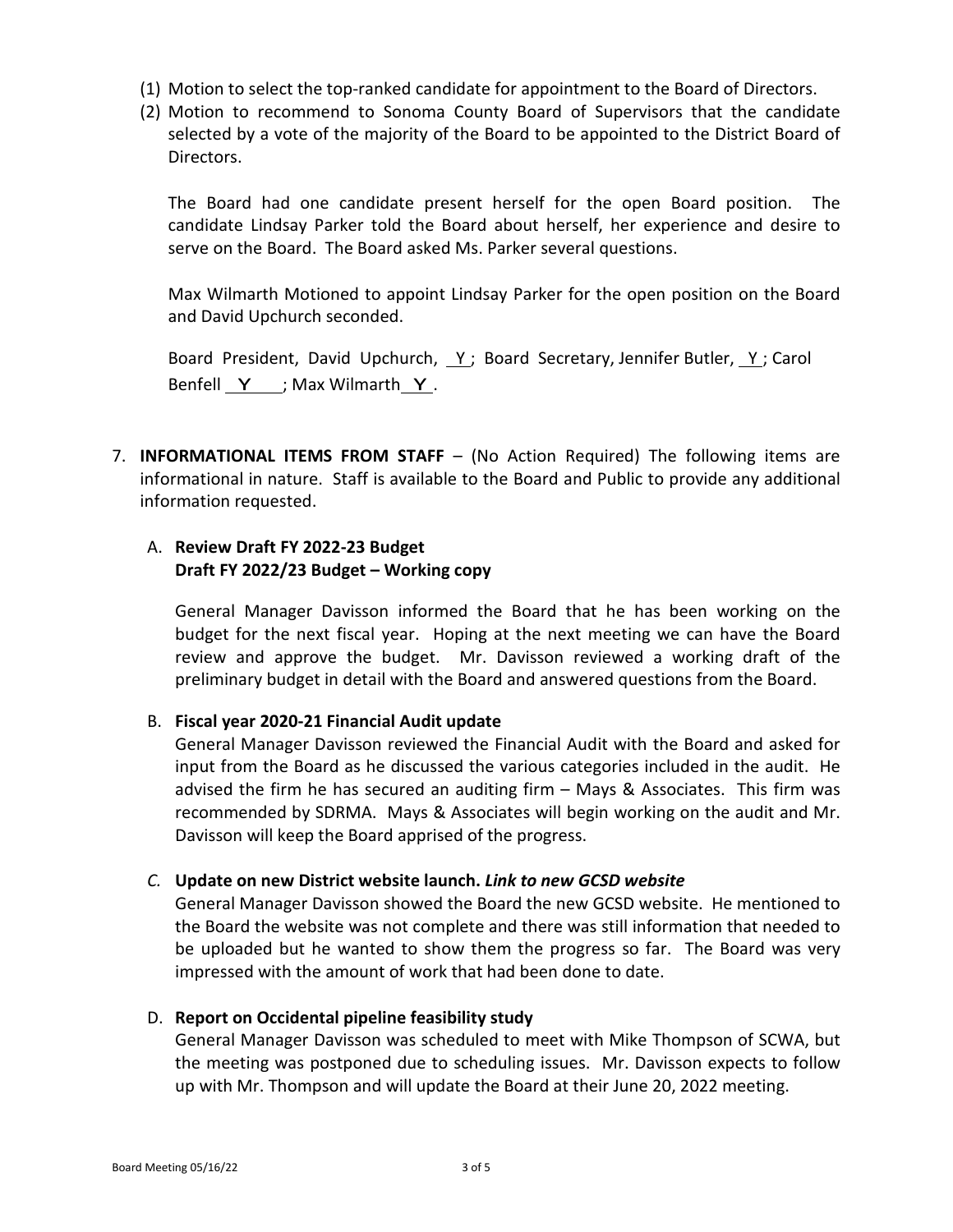- E. **Discuss the status of the Manzana process discharge connection to the district** General Manager Davisson advised the Board that Manzana is very motivated to connect and have GCSD provide wastewater collection and treatment services. He will work more with Manzana on the details and timeline and provide updates to the Board.
- F. **Update on evaluation process for identifying preferred disinfection alternatives** General Manager Davisson mentioned to the Board that staff is working this project but does not have any pertinent information to present to the Board at this time.
- G. **Report and information on the Bay Area Chemical Consortium** Graton does not participate in Bay Area Chemical Consortium. Mr. Davisson received

the latest chemical bid results from them, however GCSD would need to opt in for the following fiscal year for potential cost saving.

- H. **Report on insurance claims related to the lift station vandalism and sewer overflow** There are no updates to report currently. On May 26<sup>th</sup> we are scheduled to have someone come and look at the original generator. Mr. Davisson will update the Board about the status of the original generator.
- I. **Report on meeting with Sonoma County Parks to solve flooding of Joe Rodata Trail near the entrance to the treatment plant**

General Manager Davisson informed the Board that grading needs to be done to redirect the surface drainage. Currently this is not a priority project due to dry weather. However, he mentioned he wants to take care of this project before the wet weather arrives.

# J. **Board Calendar**

General Manager Davisson created a Board calendar and used a color scheme to show the importance of various items on the calendar. Mr. Davisson reviewed the calendar with the Board and showed them the items and events currently listed on the calendar.

# 8. **GENERAL MANAGER'S REPORT TO THE BOARD**

- A. Treatment Plant Operations Update
	- Operations Report
	- Overtime report

The Overtime and Operations reports were reviewed and discussed. Questions were asked and answers were provided to the Board. Mr. Davisson also mentioned to the Board that a new employee started on May 4, 2022.